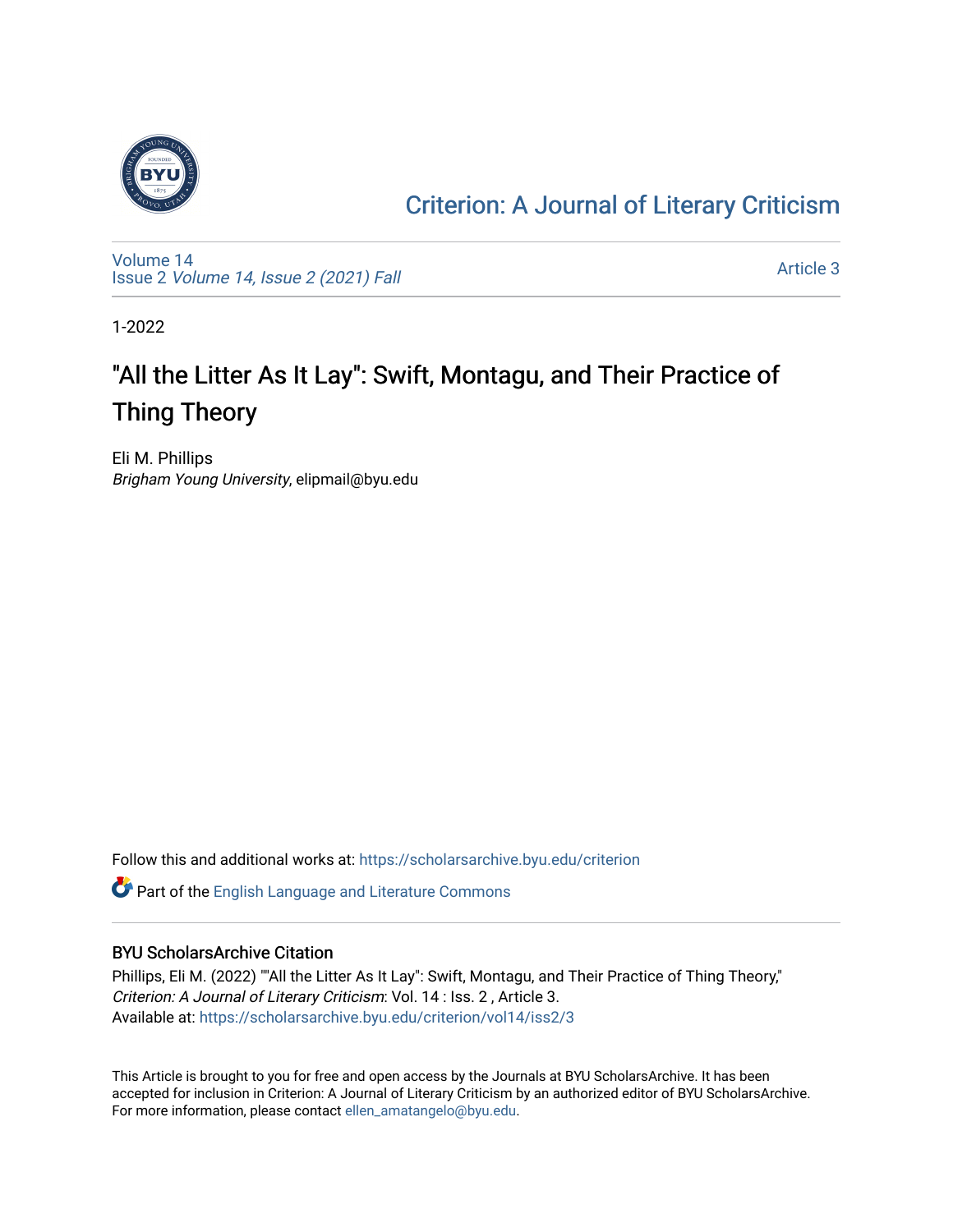## "All the Litter as it Lay" Swift, Montagu, and Their Practice of Thing Theory

*Eli Phillips*

"Was there 'thing theory' in the English eighteenth century?" (Blackwell 9). That's the question that Mark Blackwell asks in his introduction to *The Secret Life of Things,* a book of critical essays examining it-narratives and their elucidation of the role of material objects in eighteenthcentury literature. The answer, while literally "no" (Bill Brown wouldn't publish his groundbreaking article "Thing Theory" until the early 2000s) is actually quite substantially more complicated: at least since McKendrick et al.'s work proposing eighteenth-century England as the scene for the birth of the first consumer society, critics have well established the importance of material, materialist, and commercial culture for the philosophic and literary climate of the period (McKendrick et al., Wall and Benedict). Such a cultural obsession with objects created and utilized by human beings implies that a more or less conscious contemplation of objects and their role in human life would follow, but most criticism so far has focused on the progressive cluttering of English *prose* with the products of consumerism, only occasionally providing evidence for the contemplation of these objects in a way that could be seen as a protothing-theory and largely ignoring poetry (Benedict).

Blackwell finds the answer to his question (a qualified "yes") in the prose (with the exception of an article on Pope's "The Rape of the Lock") it-narratives that his book analyzes, and Cynthia Wall establishes the turn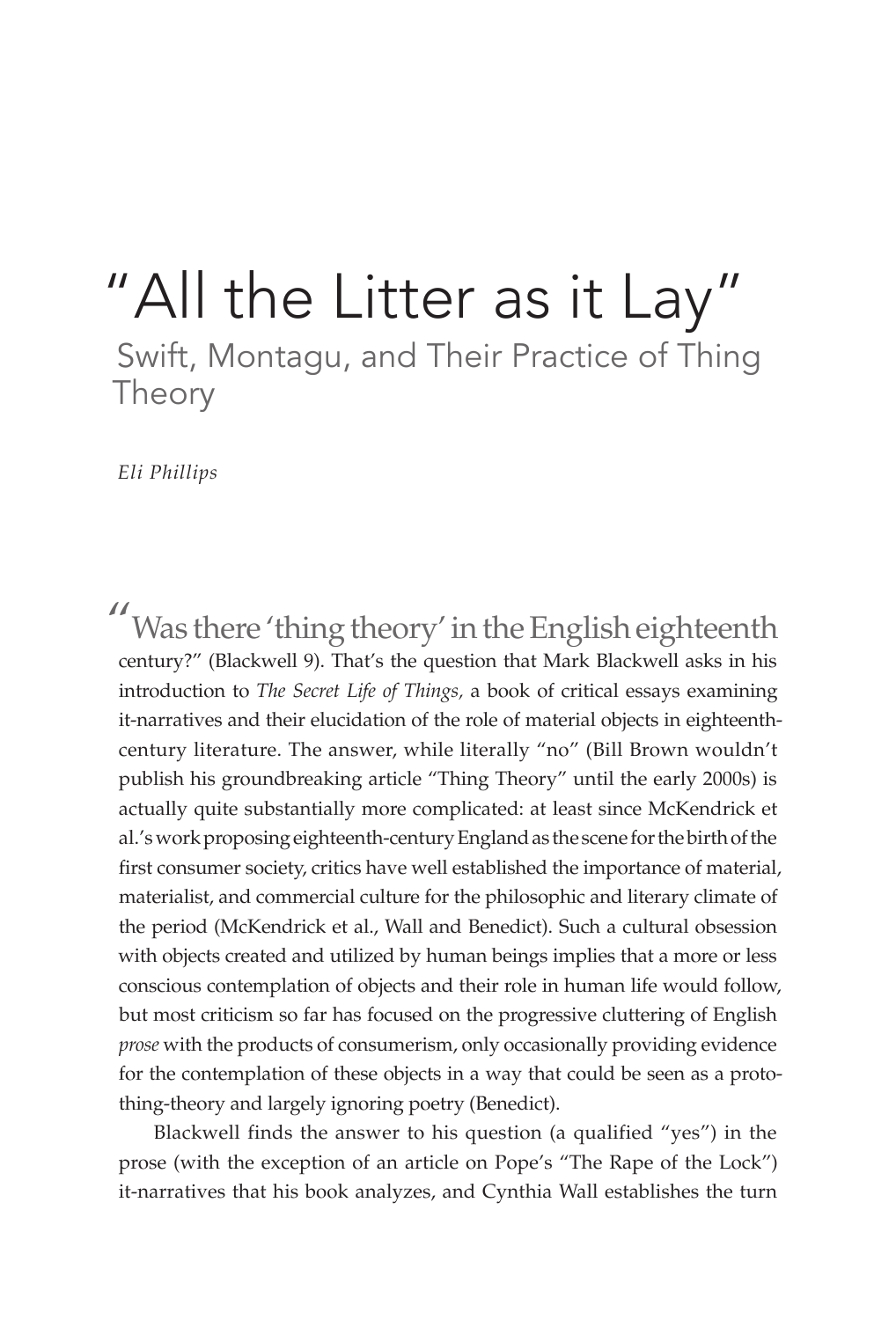toward contemplation of objects in prose in her book *The Prose of Things,* but Benedict finds both lacking in their investigation of poetry when she suggests that Wall might have included an examination of the poetic turn towards objectdescription in her work. This paper, to assist in filling that gap, argues that the treatment of objects in the interchange between Swift and Montagu comprising Swift's "The Lady's Dressing Room" and Montagu's "The Dean's Provocation for Writing the Lady's Dressing Room" provides evidence confirming the fact that poets, as well as prose writers, were not only including the products of consumer culture in their work but specifically contemplating the roles of both objects and things, and that they also included and made conclusions about poems themselves as objects and things in their respective works.

A brief introduction to thing theory is necessary here to establish criteria for Swift and Montagu's work as participating in a prototype of its tradition. Thing theory as it exists in the twenty-first century focuses on the difference between the object and the thing as they exist in human consciousness. For Brown, an object is a thing with a purpose, a physical item that a human being uses to achieve some end, and which therefore possesses some *telos* or overarching essence. Human beings conceive of objects based on their purpose, so objects lose their status as such when they challenge, whether through malfunction or minute observation, their *telos* and instead force us to encounter the aspects they possess which don't conform to, or are superfluous to, our expectations of their function:

We begin to confront the thingness of objects when they stop working for us: when the drill breaks, when the car stalls, when the windows get filthy, when their flow within the circuits of production and distribution, consumption and exhibition, has been arrested, however momentarily (Brown 4).

An event that thus forces us to examine aspects of an object that are not inherently important to its purpose also forces us to consider the object as a "thing" in its own right, instead of simply a member of a category of means to an end. Linguistically, the word "thing" contains ambiguity, derision, and even celebration: we use it when we are unsure what to call an object because that object is unable to conform to our ideas of its essence, or when we notice aspects of an object that preclude our reducing it to its essence (Brown). Even when a thing is not damaged, investigation of the thing constitutes an instantiation of our imagined object in reality, revealing aspects beyond its central purpose. Each such instantiation, with its variation from our expectations, is therefore a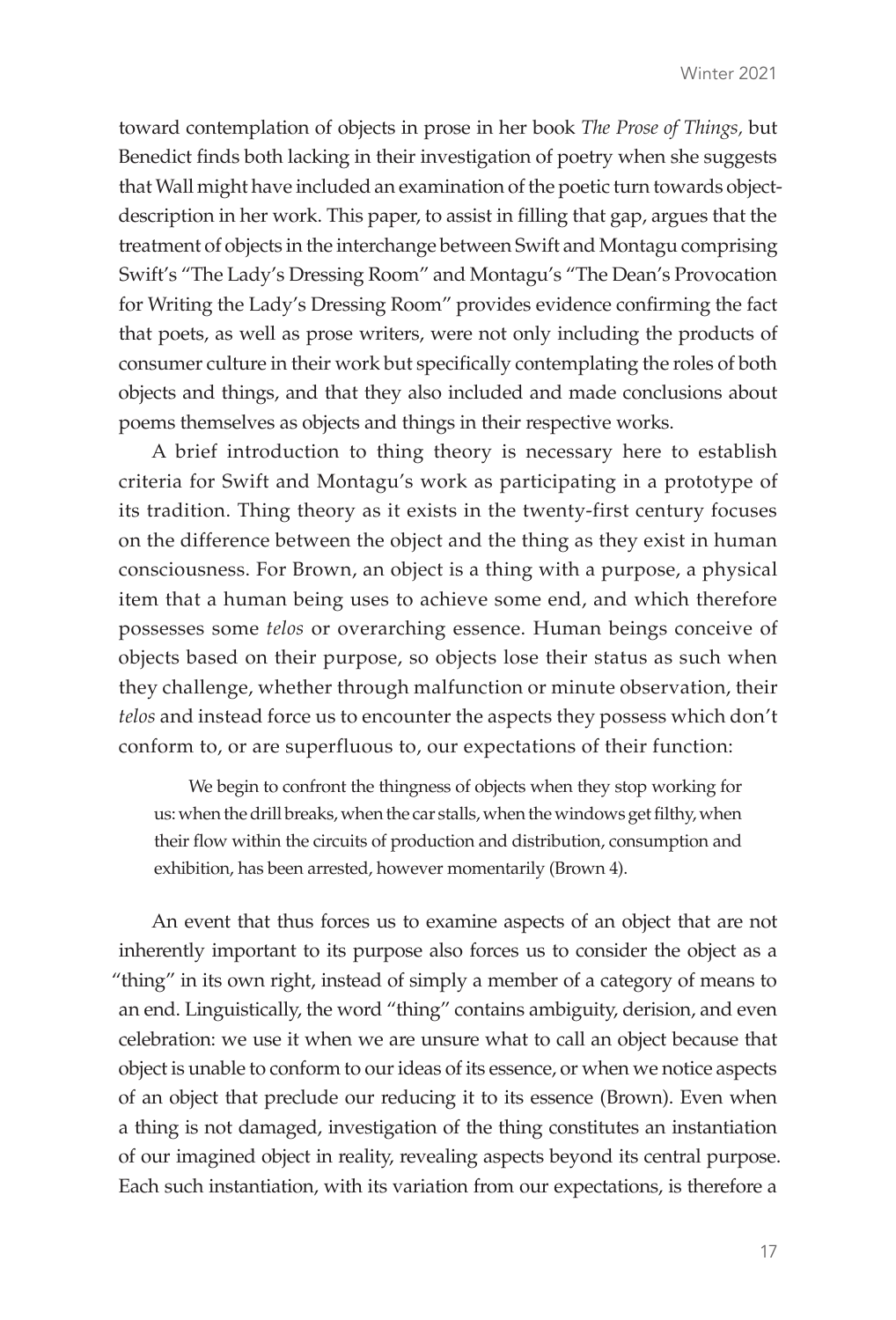### Criterion

destruction of our imaginary category for the object: if it is not what we imagined, we must reevaluate our imagination. Such a definition provides a criteria for judging whether Swift and Montagu engaged in thing theory instead of just filling their poems with the objects that had recently come to fill the lives of all members of British society. Beyond this superficial employing of the objects of their culture in their poetry, Swift and Montagu both contemplate the place of very different types of objects and examine what Brown calls their "thingness," the elements of their character that go beyond their most basic purpose.

Swift's examination of things comes in the context of their effect on the two characters of his poem: Celia and Strephon. Swift, as he does in another of his "Dressing Room" poems, "A Beautiful Young Nymph Going to Bed" uses objects to construct his characters. Celia, after five hours spent using things to beautify herself, "from her chamber issues / Array'd in Lace, Brocades and Tissues" (Swift 3–4). Already surrounded by objects, and having emerged as the beautiful but necessarily constructed "Goddess" (Swift 3) she disappears from the rest of the poem, and in her absence Strephon is also essentially built by his own encounter with each of the items in her dressing room—a series of encounters that not only characterizes him but also, interestingly, rebuilds Celia in his imagination through the thingness of the objects she uses to make herself beautiful. Like the prostitute in "A Beautiful Young Nymph" who constructs her physical appearance with not only cosmetics but also prosthetics (which Turner and Withey link to the commercial culture of the time), Celia and Strephon are almost literally built by the objects they encounter: only their interaction with objects and with things characterizes them.

Celia's interaction with the items in her dressing room might be seen as a typical subject-object interaction, where the objects are used for a distinct purpose and achieve a desirable result, while Strephon's interaction with the same objects in a completely different manner might be seen as an interaction with their thingness. In order to create the goddess, Celia's cosmetics must only fulfill a purpose, and any other characteristic they possess is inconsequential, subordinated, and subverted by their one aim. The thingness of Celia's toilette intrudes upon us, her, and Strephon only in Strephon's voyeuristic close investigation of each of the items in her dressing room, beginning with her smock:

> And first a dirty Smock appear'd, Beneath the Arm-pits well besmear'd. *Strephon,* the Rogue, display'd it wide,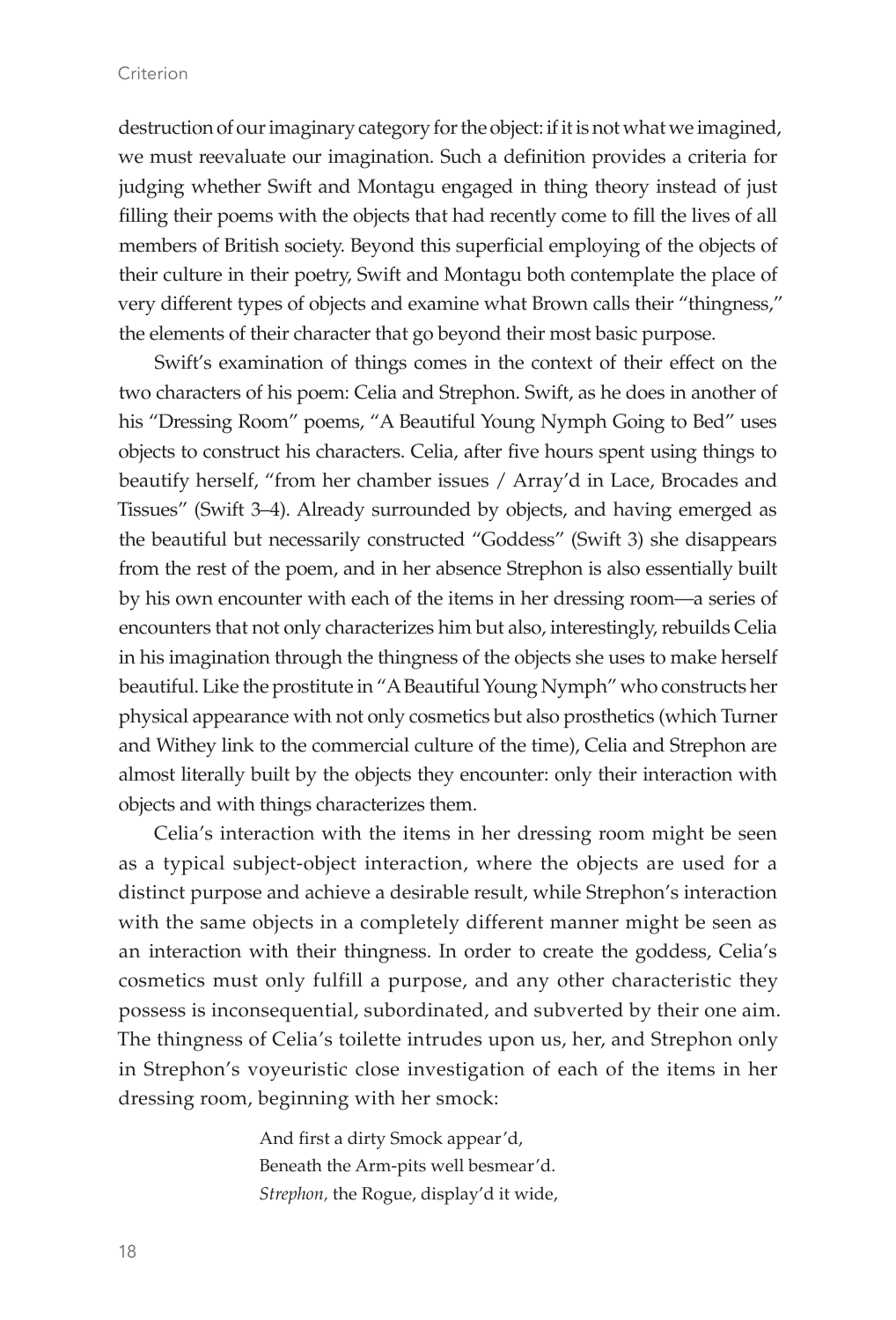### And turned it round on every Side (Swift 14–15).

Strephon's close investigation is not only transgressive in its social impropriety and inherent puerile lewdness, but it reveals aspects of the smock beyond its *telos* of appearing lovely: it also apparently absorbs sweat, and isn't as lovely to the nose as it is to the eye. The same pattern follows for the rest of the objects that Strephon investigates and Swift catalogues: each is investigated, its primary purpose is usually stated—for instance, the "Comb for various uses" (Swift 21) or the "Puppy Water, beauty's help" (31)—and then a secondary, repulsive incidental characteristic is noted: for the comb, the fact that it is filled with dirt, and for the puppy urine, the implied stench. The primary purpose of each object is to beautify, but the secondary disgusts, presenting a dichotomy between objectness and thingness that runs through the poem, and emphasizing the destruction of an ideal that occurs when it is confronted by a close examination of reality.

Wall and Benedict have discussed the historical context for Swift's construction of character via things, his close examination of things, and the disgust that emerges from emphasizing thingness in Swift. During the latter half of the seventeenth century and into the eighteenth, the philosophy of materialists like John Locke emphasized the role of the material world in our understanding of nature and also in the construction of a human mind. Microscopy and close investigation became widely accepted and participated in by the educated people of the time as a means to learn (Wall, Benedict). Meditation on the material and on its influence on human life became, as Wall notes, "a sort of non-equipment-based microscopy—and a widely popularized one at that" (Wall 80). Objects began to fill previously empty narratives, and treatises conducted by microscopists as well as extensive attempts to categorize and list the various objects in the world were published to popular appeal (Wall). While these lists and accounts of microscopy often lauded the beauty and purpose of each individual object, insect, and animal they detailed, Wall mentions that Swift usually found a "negative particularity" in close investigation: for him, the instantiation of the real destroyed the ideal, and the effect was disgust and satire (Wall 80). Evidently, Swift was troubled by the fact that the real often deconstructs the ideal: as a satirist, his own *telos* was to employ realism to improve humanity. He found, as Strephon did, little joy, and rather an intense disgust when instantiating an idea and closely investigating the world, and apparently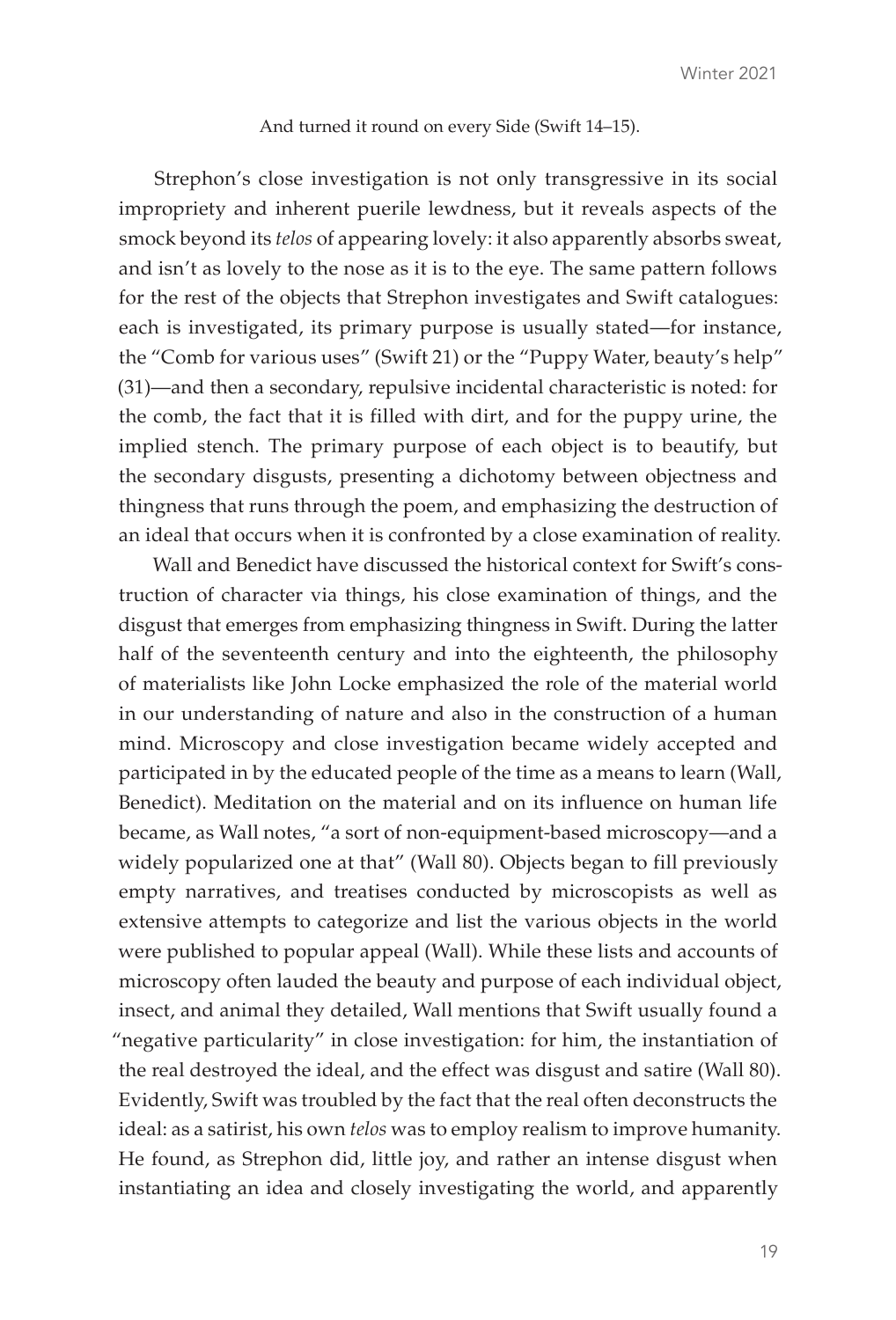hoped by portraying reality to encourage humanity to live closer to what he would have considered the ideal.

It's this very attitude that Swift seems to be contemplating in "The Lady's Dressing Room": if humans are nothing more than the things with which they interact, how is the thingness of those things to be ignored, or at least, how is their thingness to be allowed for and incorporated into our idea of their creation? When imagination or categorization is polluted or defied by instantiation, resulting in a destruction of the ideal, what is the result? For Strephon, at least, when Celia is reconstructed in his imagination by association with the filthy objects whose thingness intrudes on her ideal nature, the disgust overpowers his romance with the ideal:

> But Vengeance, Goddess never sleeping Soon punish'd Strephon for his Peeping; His foul Imagination links Each Dame he sees with all her Stinks (Swift 119–123).

The deconstruction of Celia through her association with the filth of thingness has ruined Strephon's ability to appreciate her beauty: she is inseparable from the thingness of the objects she uses to construct herself. Ironically, unlike the prostitute in "A Beautiful Young Nymph," Celia has gone through a second construction, not a deconstruction, but the result is the same: like the smell rising from her chamber pot and infesting her clothing (Swift 105–108) the thingness of the objects she used to make herself beautiful now makes her revolting.

The exact target of Swift's extended satirical meditation on thingness is extremely difficult to pin down. Real and Vienken perhaps come closest when they assert that Swift parodies reality itself: a system of love that can only exist through ignorance, vanity, deceit, and misogyny. While Swift hopes that Strephon can learn to "think like me" and admire "Such Order from Confusion sprung, / Such gaudy Tulips rais'd from Dung," (Swift 141–144) the intense and difficult-to-dismiss disgust that he has evoked through Strephon leave us unsure if this is really the solution: wouldn't it be better to dismiss a system requiring both such extravagant preparation and idealization of women in favor of one that acknowledged reality? (Swift 141–144). Either way, Swift's poem's meditation on the nature of things and on the effect of close observation of the aspects of things that don't relate directly to their central purpose seems to suggest that he was participating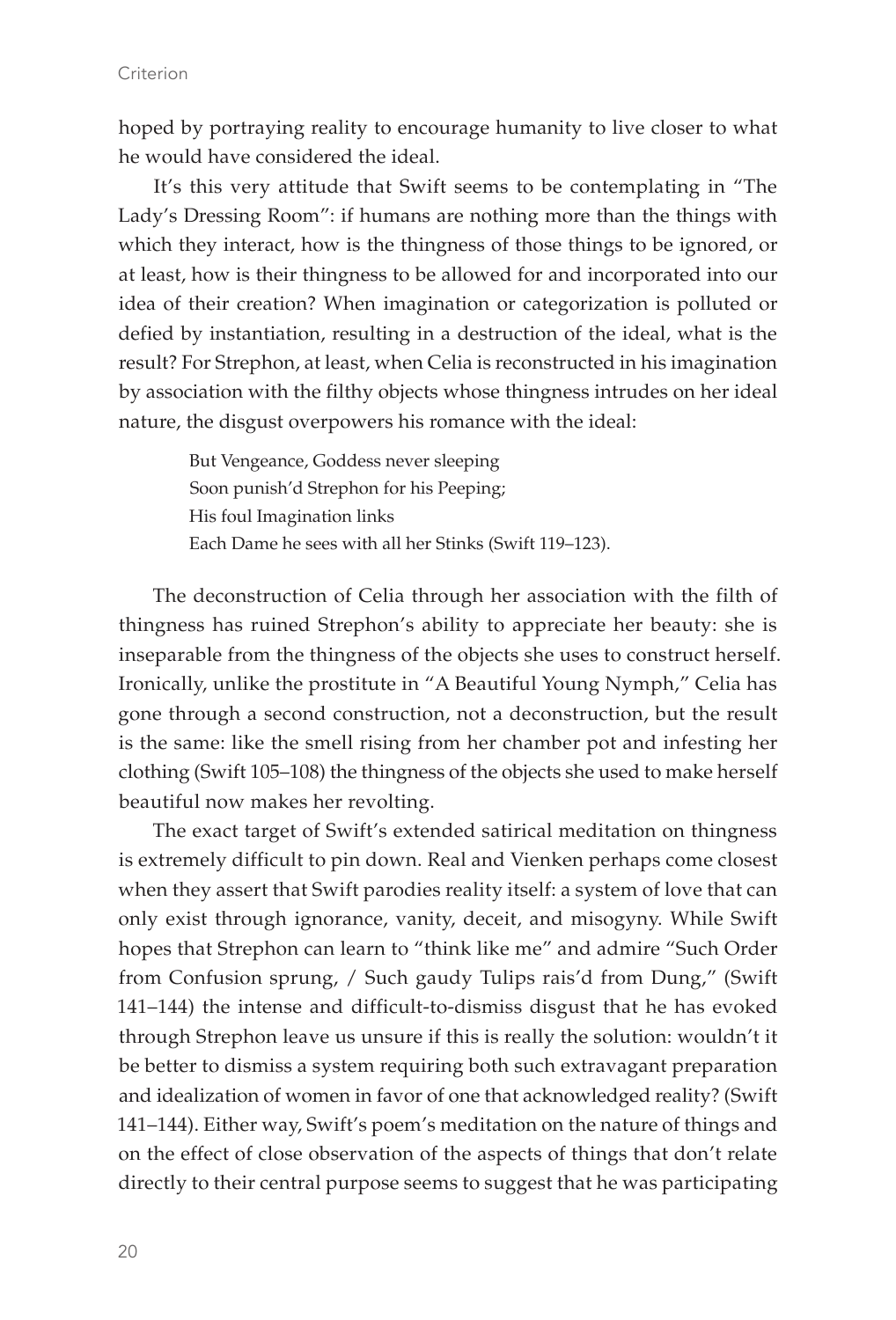in a sort of proto-thing-theory, or perhaps a mixture of the materialism of his day with a contemplation of the purpose of objects.

The intense disgust registered by readers when experiencing "The Lady's Dressing Room" demanded a reply from those who felt the poem was improper and unpoetic: Lady Mary Wortley Montagu was one of these. When she wrote "The Dean's Provocation for Writing the Lady's Dressing Room," Montagu imitated Swift's style in many respects, and not least was the construction of her characters by the objects with which they interact. Hence we get Swift as a hypocritical and conspicuously flashy clergyman characterized by a "clean starch'd Band," a "Golden Snuff-box," and a "Diamond Ring" within the first three lines of the poem (Montagu 1–3). Similarly, the greed of the prostitute whom Montagu's depiction of Swift visits is characterized by her trunk and her pocket, both receptacles of money.

Montagu thus engages in the same sort of Lockeian, materialist characterconstruction as Swift, but she does not necessarily cross into a meditation of the purpose and nature of things by such an act. In fact, what in Swift's poem might be read as an earnest interest in the nature of objects and their relationship to humanity is belittled by Montagu in scathing satire as simple and pathetic outrage at the impotence he claims is caused by the offensive state of the prostitute's dressing room and her personal hygiene: "your damn'd Close-stool so near my Nose, / Your dirty Smock, and stinking Toes, would make a Hercules . . . tame" (Montagu 74–76). Additionally, while Swift removes Celia from the poem to instead contemplate her construction through objects directly, Montagu instead leads with her characters: "the Doctor," like Celia, emerges ready to woo in the first lines of the poem, but then, instead of being abandoned, is closely followed and narrated, with plenty more to do than to be simply characterized by objects he has left behind. According to Benedict, Swift "frequently explores the ambiguity of the human-object relationship to reveal the agency in objects and the objective element of bodies, and often depicts objects as superior to humans" (201). The same would be difficult to assert in Montagu's case: objects simply don't have the same power in Montagu's poetry to define and even replace characters as they do in Swift's. In Swift's poetry characters come first, and objects, while utilized to characterize them, do not usurp their position in the narrative, and are never contemplated in the same way that Swift spends much of his time doing.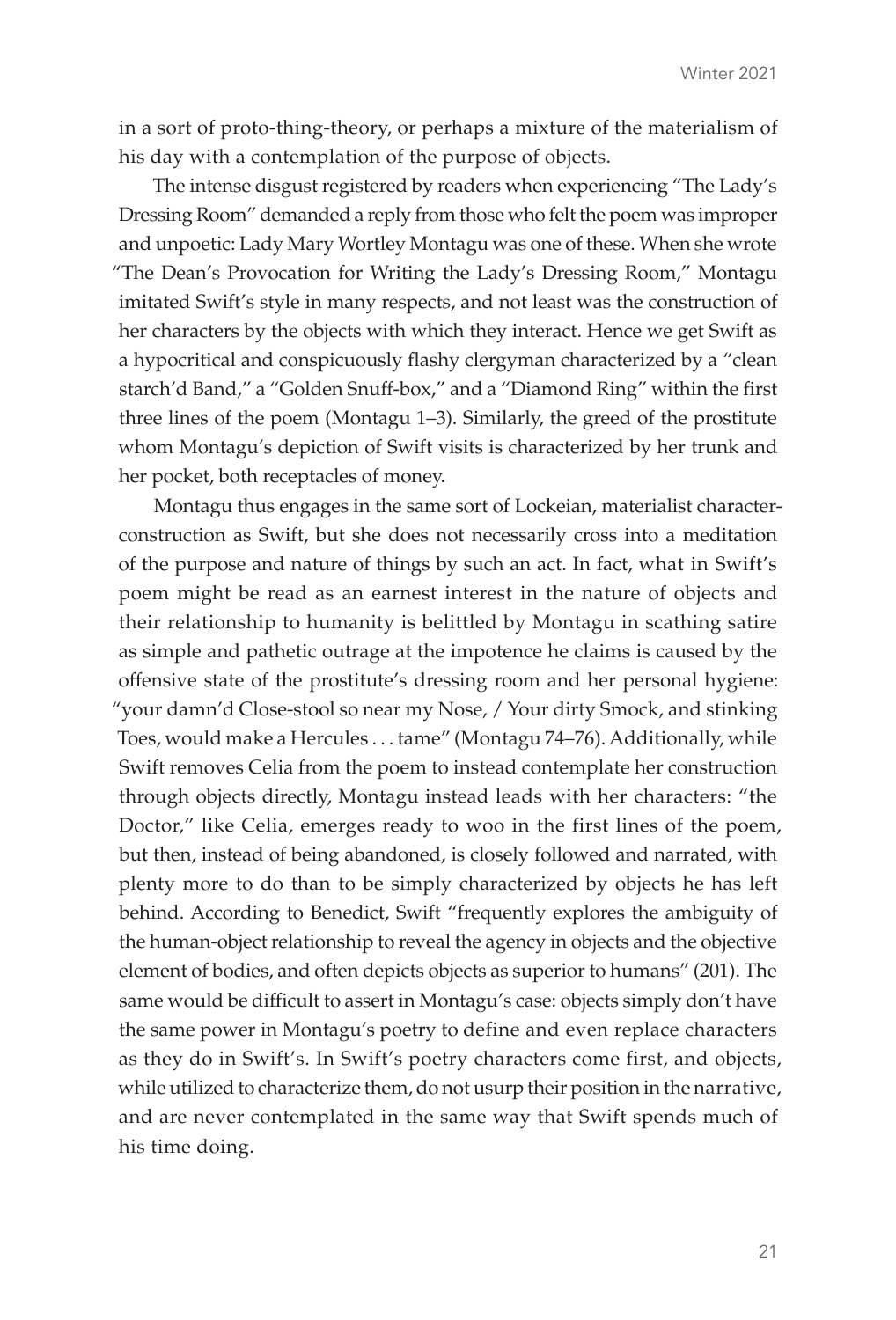This difference in technique suggests a difference in attitudes between members of two extremely strict gender groups: where Swift is comfortable making a woman an object created by other objects, and then swiftly ushering her out of the poem so that he can philosophically contemplate reality alongside a male subject of the poem, Montagu's refusal to objectify her characters in this way may be indicative of her position as a woman writer and somewhat of a feminist. At a time when other poets were largely writing of men as pursuing subjects and women as pursued objects, Montagu refused to objectify either, instead asserting the agency and humanity of both (Deutsch). While a broader survey of eighteenth-century men's and women's poetry and a closer reading of Swift and Montagu's work, both of which humanize their characters in different ways and can be seen as satirizing the misogyny of their culture, (Real and Vienken) would be needed to establish this difference in their satire as representative of either the poets or their period, it seems at a first glance to track with notions of masculinity and femininity popular in poetry during the time, and with assertions made about female poets being closer to a more human and Romantic sensibility by Romantic authors (Mowry and Bate).

Because of this difference in technique, Montagu's engagement with thing theory is not found in this aspect of her poetry (the construction of character through objects and subsequent contemplation of the roles of those objects and things). Her leading with character and her lack of close investigation instead make it difficult to assert that she is engaging in the type of thing-contemplation that Bill Brown argues constitutes the need for thing theory in the first place (Brown 4). No, Montagu's contemplation of things comes from a different *type* of object or thing in her reply to Swift: the poem itself. As an object with a purpose, what is a poem? More specifically, since Swift and Montagu were engaging in the writing of satire in the eighteenth century, what is an eighteenth-century satire? What is it meant to do? The answer may be found in what Montagu argues Swift and Pope are failing at in their poetry:

> Wit is the Citizen's Ambition' Poor [Pope] Philosophy displays on With so much Rhyme and little Reason; But tho' he preaches ne'er so long, That *all is right,* his Head is wrong (Montagu 44–48).

Eighteenth-century satire evidently valued a rational, reasonable depiction of reality, laced with wit, that philosophically explored morality. Since Montagu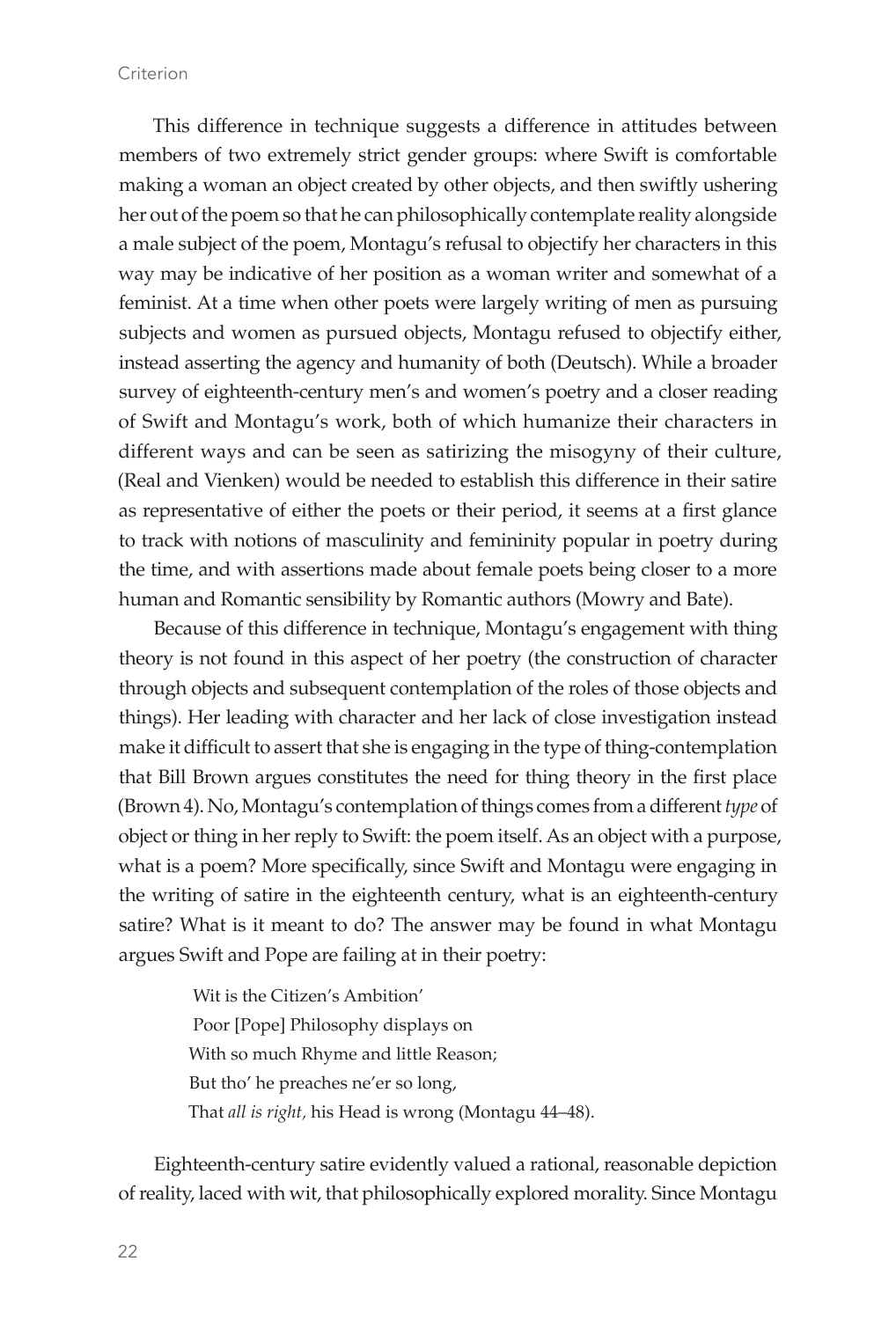found this lacking in her reading (or misreading) of Swift's poetry, she perceived or invented other aspects of the poem she was reading that didn't seem to track with its stated purpose as a satire: namely, a personal vendetta by a slighted and impotent aged lover against a prostitute who didn't take very good care of her hygiene.

It could be argued that Montagu experienced, in her reading of Swift's work, just such an instantiation-destruction of her ideas of satire that Brown argues we are confronted with when we are met with broken things. Montagu's "Digression" on the lamentable failure at satire (which ironically, should show reality in order to deconstruct and reinforce the ideal) by her fellow poets, including Swift, turns her poem into a meta-satire on satire itself as she sees it existing in Pope and Swift (Montagu 34). The fact that she infers that their satires result from personal motives and experiences rather than objectively observed reality makes them broken satires, broken objects that are now things. Montagu essentially confronts us with the thingness of a broken poem: all the things that a poem can be while simultaneously *not*  being what it is supposed to be.

The effect of this encounter is to suggest to us that satire should be something else, while simultaneously highlighting the fascinating, disgusting, and celebratory aspects of an object we may never have thought to put under a microscope before: a poem. Just as the effect of encountering a broken thing requires us to reevaluate it, Montagu's presentation of a "broken" satire that has failed to achieve its *telos* and has thus disrupted her (and therefore our, through the lens of her poetic voice) expectations of satire, forces us to reevaluate our idea of what satire should be, what it was during the eighteenth century, and consider other possibilities for the purpose that a satire, or a poem in general, could accomplish under closer investigation.

In conclusion, the answer to Blackwell's question comes through as a resounding "yes." While thing theory may not have been named as such until the early 2000s, Swift's intense contemplation of and encounter with the thingness of things when removed from the context of their stated purpose, and his trouble over how to deal with such thingness when it intrudes on the human beings that he constructs from objects in his materialist worldview, suggest that eighteenth-century contemplation of things existed vibrantly in poetry, not just in prose, as has already been established. Further, Montagu's meta-satire on satire itself, which posits satire, and poetry itself, as a thing with a purpose, forces us to encounter what she considers a broken satire,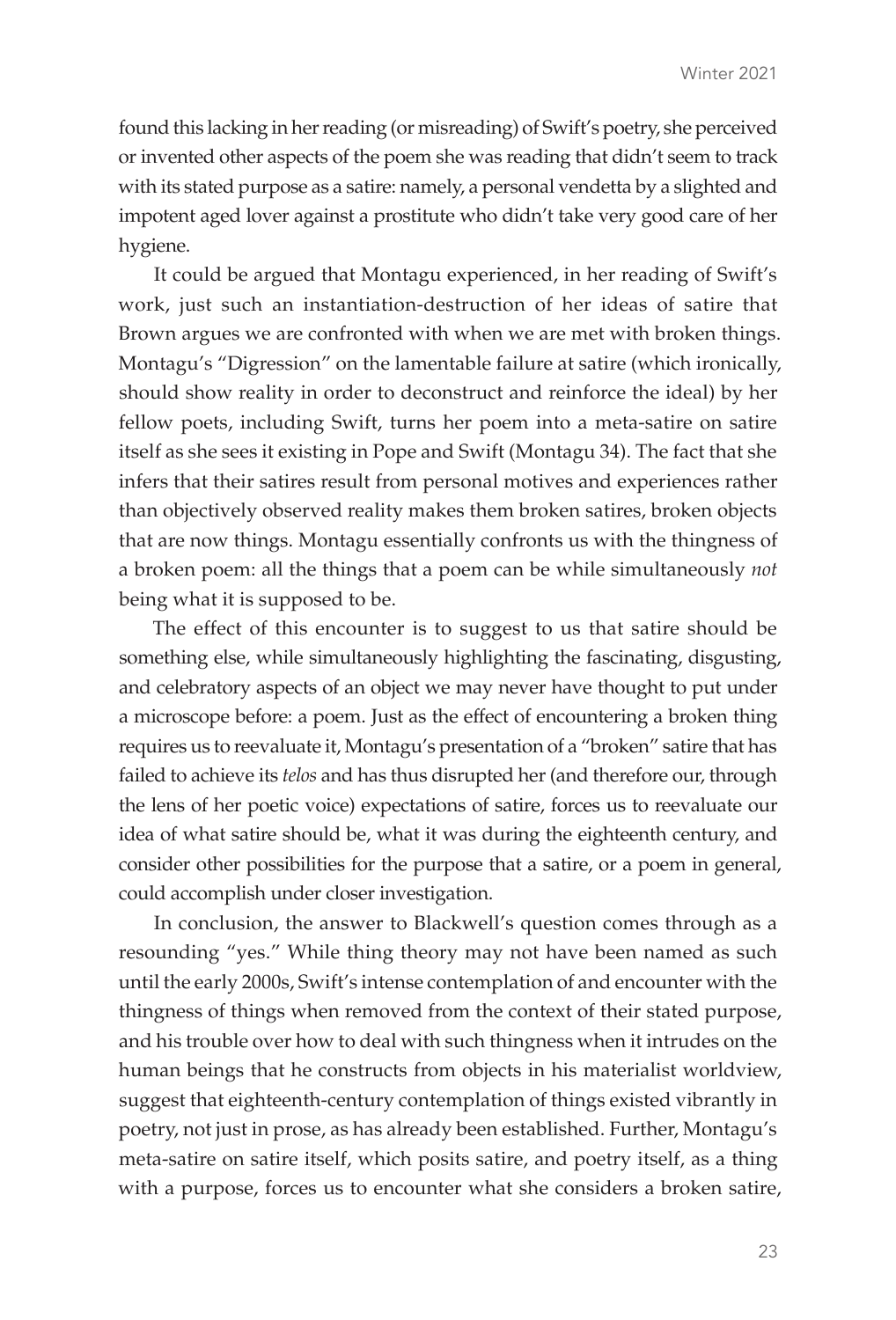and then asks us to reexamine our notions of what satire and poetry are and should accomplish, while simultaneously relishing the hilarity and beauty of her imagination of what they might be while they fail to accomplish their own purpose. As would be expected from its obsession with commercialism, consumer culture, and materialist philosophy, thing theory was indeed alive and well during the eighteenth century.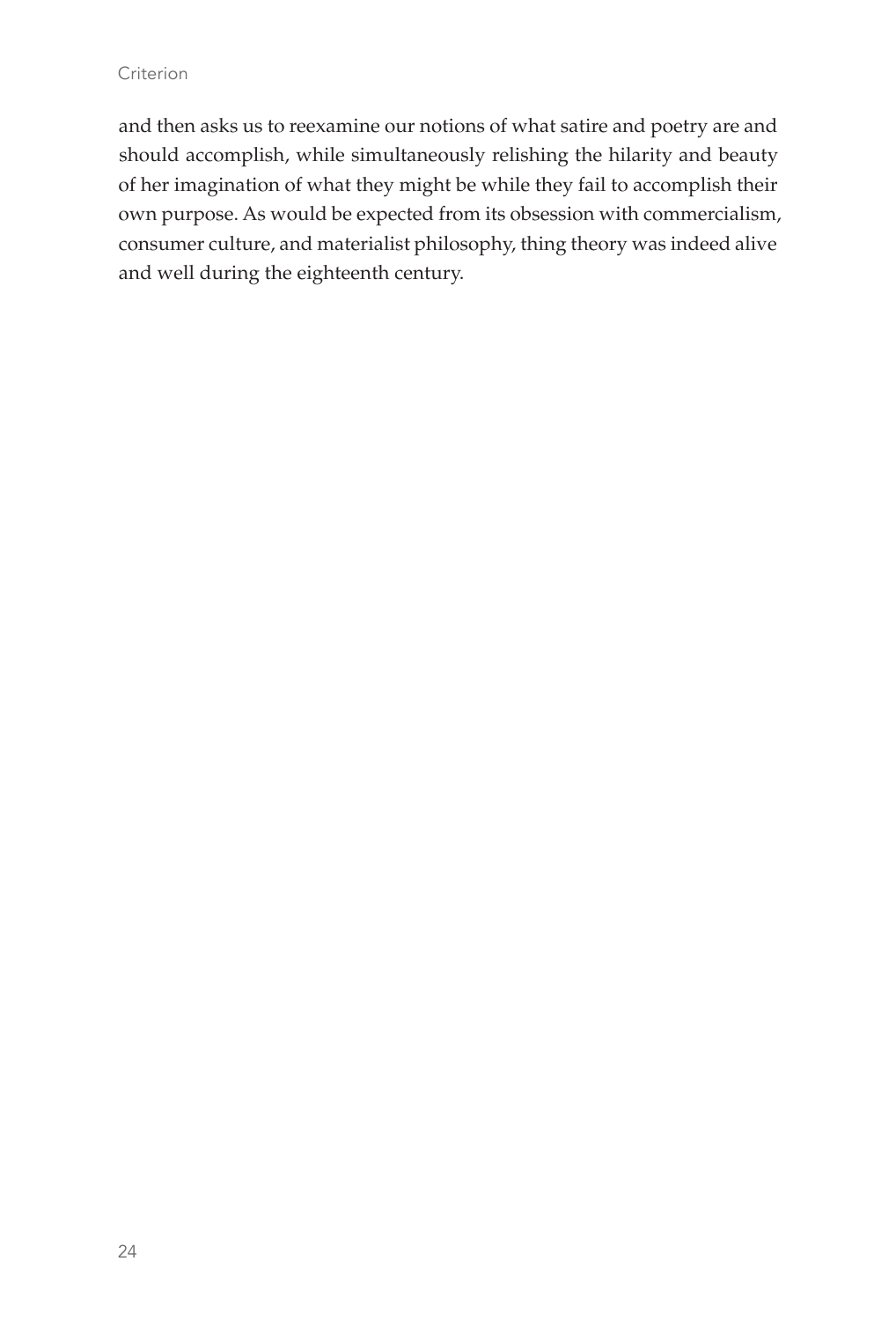# Works Cited

- Bate, Jonathan. "By W. Wordsworth." *Radical Wordsworth.* Yale University Press, 2020*. JSTOR*, http://www.jstor.org.erl.lib.byu.edu/stable/j.ctvzxxbf2.17, doi:10.2307/j. ctvzxxbf2.17.
- Baudot, Laura. "What Not to Avoid in Swift's 'The Lady's Dressing Room.'" *Studies in English Literature, 1500-1900*, vol. 49, no. 3, 2009, pp. 637–666*. JSTOR*, http:// www.jstor.org.erl.lib.byu.edu/stable/40467316.
- Benedict, Barbara M. "Encounters with the Object: Advertisements, Time, and Literary Discourse in the Early Eighteenth-Century Thing-Poem." *Eighteenth-Century Studies*, vol. 40, no. 2, 2007, pp. 193–207*. JSTOR*, http://www.jstor.org.erl.lib. byu.edu/stable/30053450.
- ———. "Finding Room for Things." *The Eighteenth Century*, vol. 51, no. 1, 2010, pp. 251– 255*. JSTOR*, http://www.jstor.org.erl.lib.byu.edu/stable/41468100.
- Brown, Bill. "Thing Theory." *Critical Inquiry*, vol. 28, no. 1, 2001, pp. 1–22*. JSTOR*, http:// www.jstor.org.erl.lib.byu.edu/stable/1344258.
- Deutsch, Helen. "'This Once was Me': Lady Mary Wortley Montagu's Ecstatic Poetics." *The Eighteenth Century*, vol. 53, no. 3, 2012, pp. 331–355*. JSTOR*, http://www.jstor. org.erl.lib.byu.edu/stable/23365016.
- Durgan, Jessica. *Souvenirs of the South Seas: Objects of Imperial Critique in Jonathan Swift's Gulliver's Travels*. 2013, https://search-lib-byu-edu.erl.lib.byu.edu/byu/ record/edsbyu.mzh.2014392928.
- Fludernik, Monika. "Perspective and Focalization in Eighteenth-Century Descriptions." *Narrative Concepts in the Study of Eighteenth-Century Literature.* Edited by Liisa Steinby and Aino Mäkikalli. Amsterdam University Press, 2017*. JSTOR*, http://www.jstor. org.erl.lib.byu.edu/stable/j.ctt1wn0r6q.6, doi:10.2307/j.ctt1wn0r6q.6.
- Hernandez, Alex E. "Commodity and Religion in Pope's 'the Rape of the Lock.'" *Studies in English Literature, 1500–1900*, vol. 48, no. 3, 2008, pp. 569–584*. JSTOR*, http://www. jstor.org.erl.lib.byu.edu/stable/40071349.
- Keiser, Jess. "Very Like a Whale: Metaphor and Materialism in Hobbes and Swift." *Modern Philology*, vol. 113, no. 2, 2015, pp. 198–223*. JSTOR*, http://www.jstor.org. erl.lib.byu.edu/stable/10.1086/682710, doi:10.1086/682710.
- McKendrick, Neil. *The Birth of a Consumer Society.* Edited by John Brewer and J. H. Plumb. Europa, London, 1982.
- Montagu, Lady Mary Wortley. "The Dean's Provocation for Writing the Lady's Dressing Room." *Eighteenth Century Poetry: An Annotated Bibliography.* Edited by David Fairer and Christine Gerrard. Wiley Blackwell, Sussex, 2015.